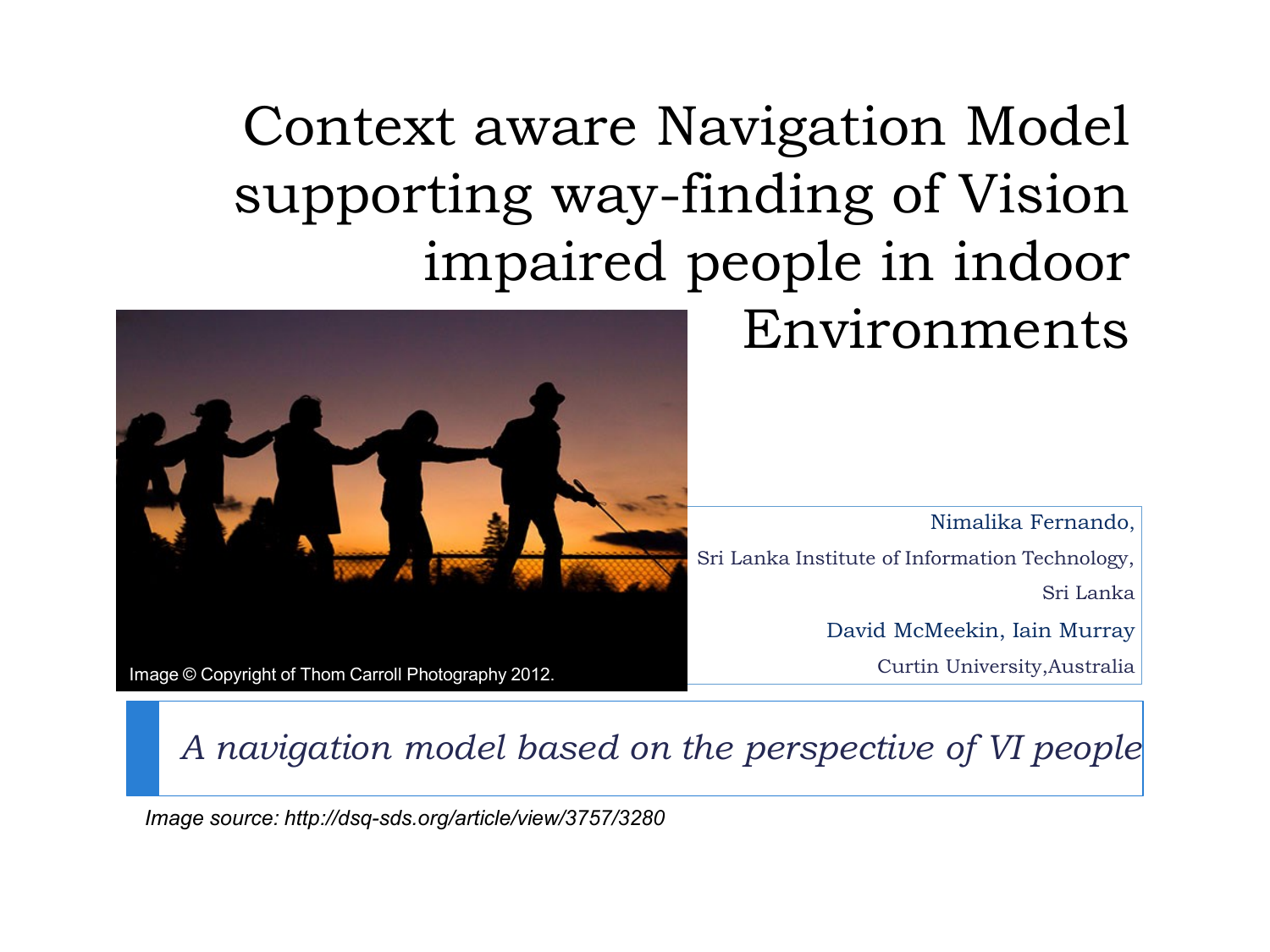# Background

▶ Main project – **ETA for VI people**: Aiming at supporting Vision Impaired people navigating inside a building

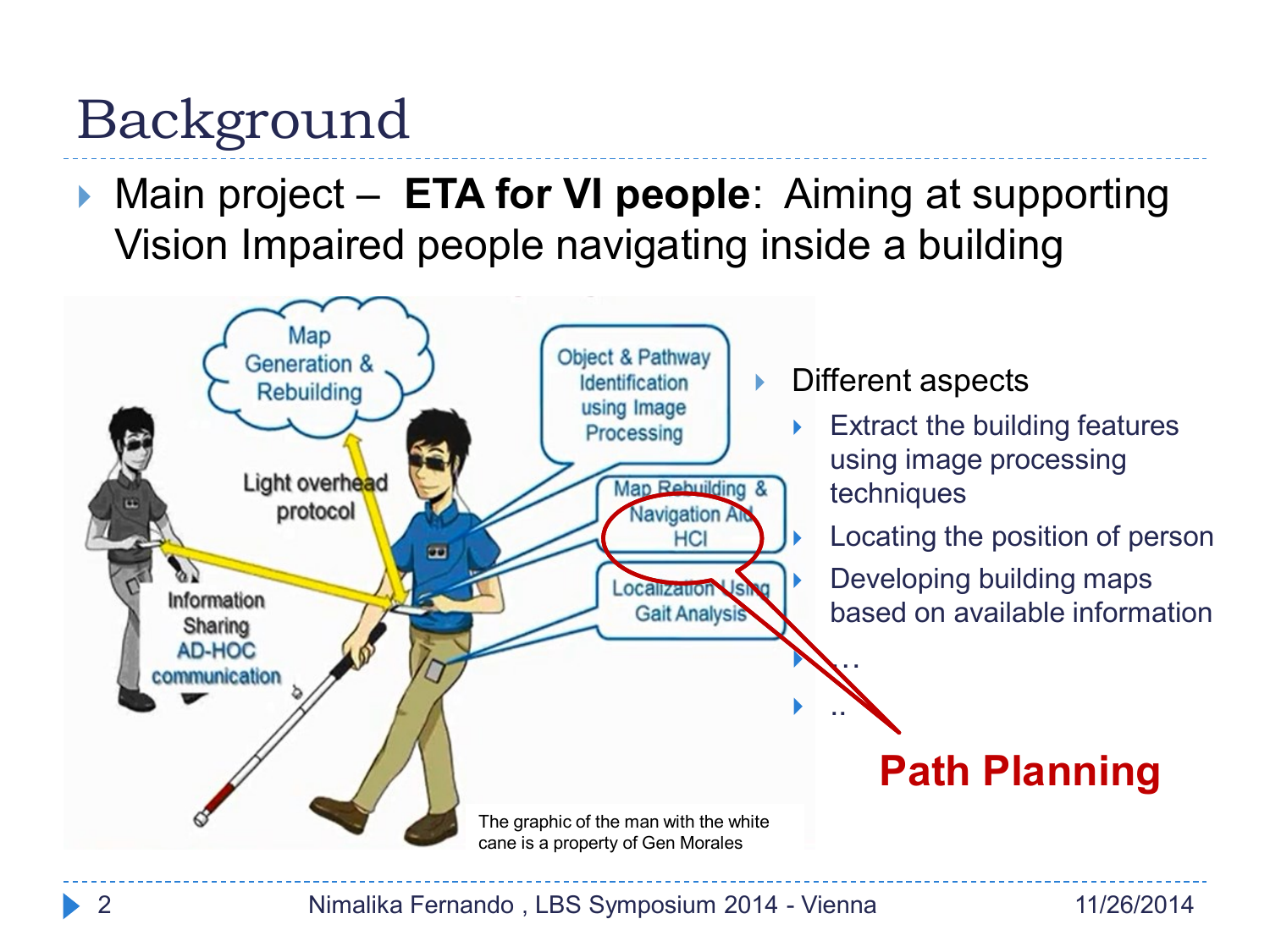#### Path planning for VI people : Main observations

- Less consideration for path planning in existing INSs for VI people  $[1][2]$
- ▶ When considered, use A<sup>\*</sup> and shortest path algorithms, with distance, time minimization; some consider avoiding stairs etc.[2], visibility graph for path planning[1]
- Integrating tactile landmarks and support for adjusting veering to make path planning more smarter are suggested[2]
- ▶ Optimization goal : Distance or time minimization Vs safety or convenience Ex: the path with open spaces would be shorter but more difficult for a VI person **2**



Image source : http://rmhtwincities.org/what-we-do/ronald-mcdonald-house-childrens-minneapolis/

3 Nimalika Fernando , LBS Symposium 2014 - Vienna 11/26/2014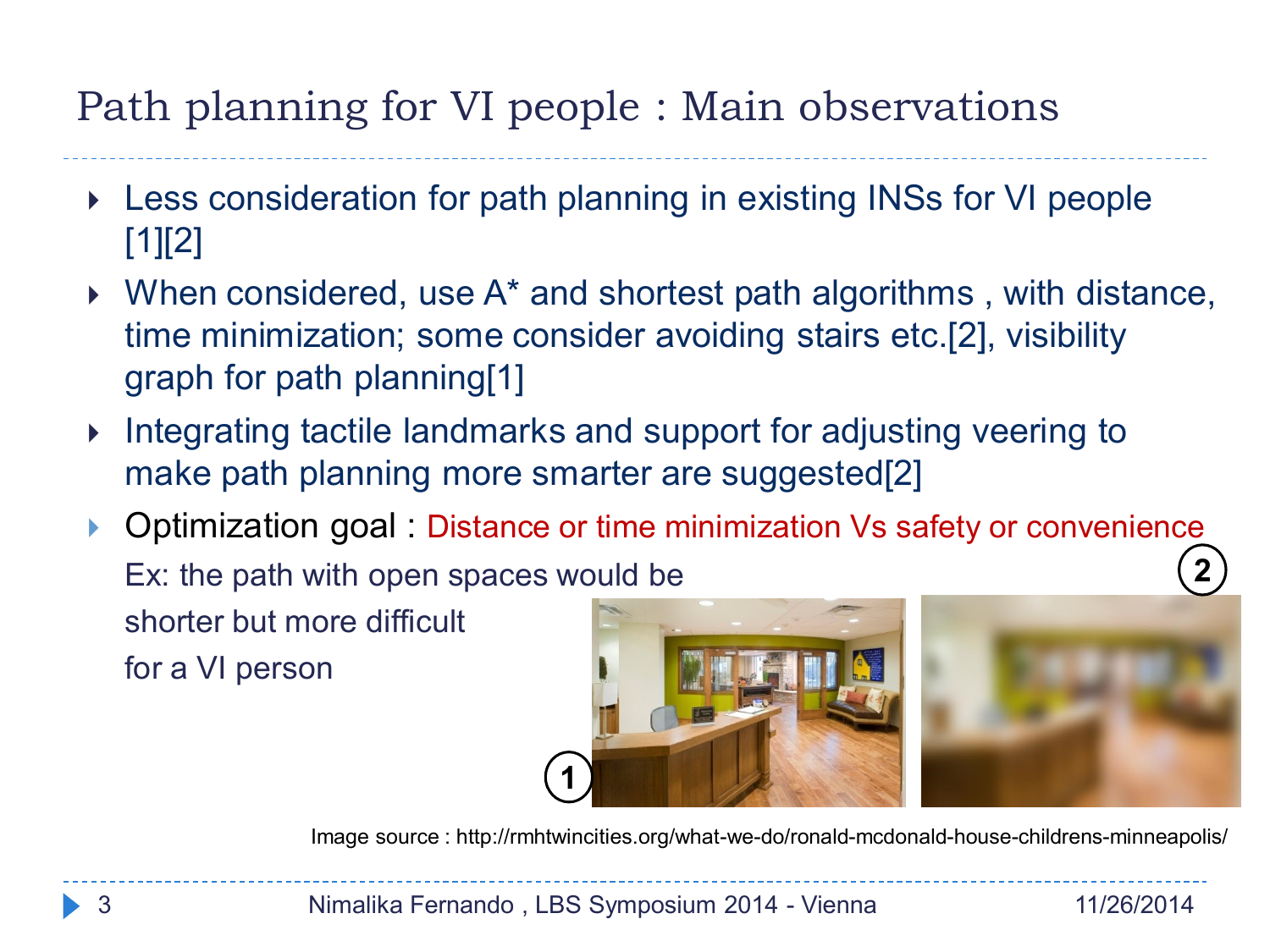#### Path planning for VI people : Main observations

- Majority of **clues** used by non VI ( NVI) people are **visual &** are intrinsically picked up to establish the orientation
- They are not available in the same way for VI people**;** limited vision make the navigation different [3] : *Looking, Listening, Touching, Walking, Feeling of Wind* [4] *different perspective*
- **Individual characteristics of VI people vary very much and based on** that the navigation capabilities of them vary [5] ; Vision impairment cannot be reduced to a single stereotype.
- When moving around in an environment **structural features of the environment** are useful in sensing the surrounding and thereby navigation [4]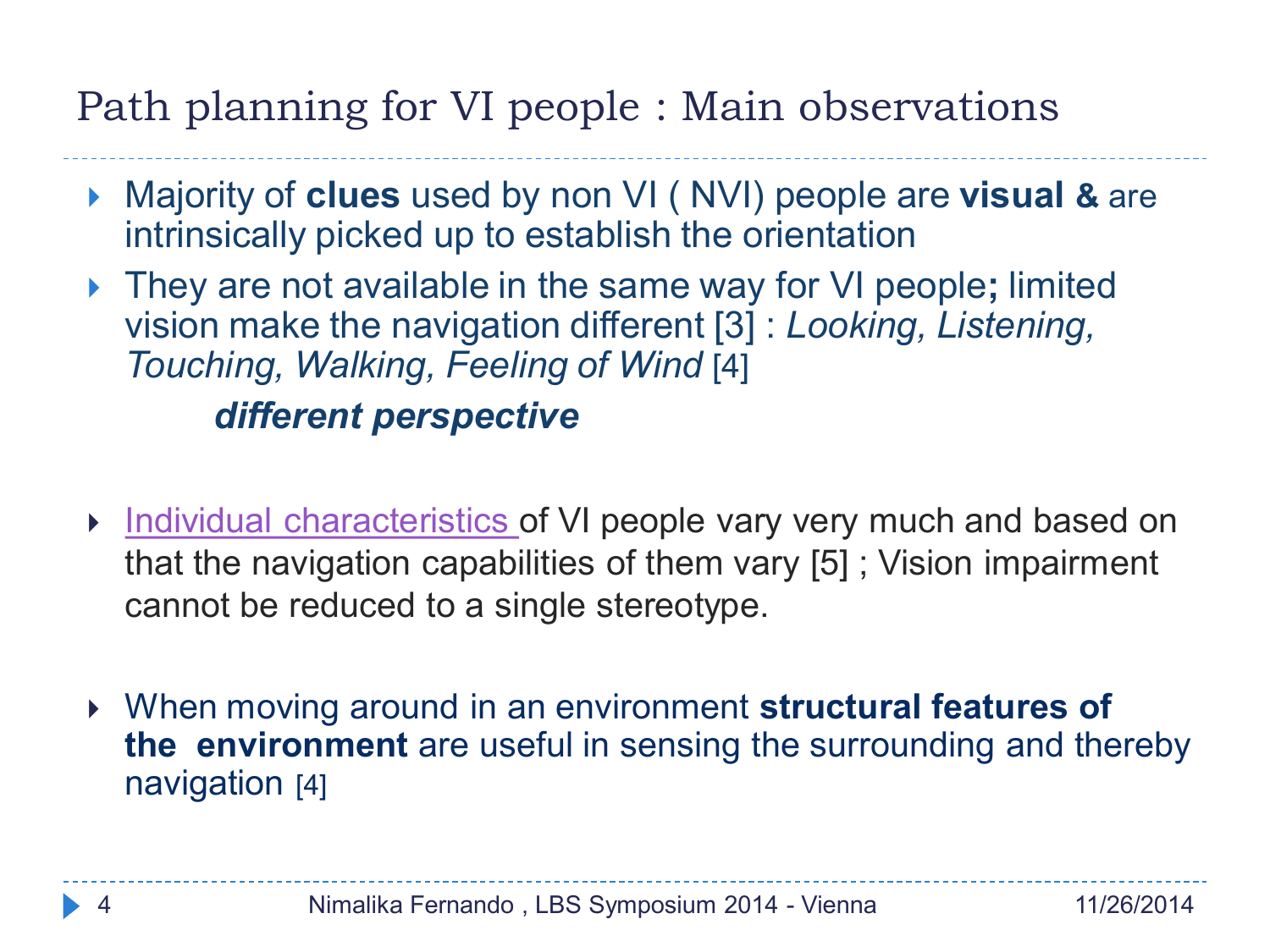#### Our Approach : user centric with context awareness

- Assumes that the path suitable for indoor navigation of VI people would be better determined considering the,
	- $\triangleright$  Individual's capability to negotiate with the indoor environment
	- The support and restrictions related to building structures and features within the indoor environment for navigation of people with VI
- Contexts identified

|                | <b>Contextual domains</b>    | <b>Examples</b>                                  |                 |
|----------------|------------------------------|--------------------------------------------------|-----------------|
|                | <b>User Characteristics</b>  | Vision Related attributes, using a<br>White cane | Individual      |
| 2 <sup>1</sup> | <b>Building Structures</b>   | Corridors, Light Switch                          |                 |
| 3              | <b>Physical Environments</b> | Tables, aisles in a supermarket                  | <b>Building</b> |
|                | <b>Ambient Environment</b>   | Lighting levels, noise                           |                 |
|                |                              |                                                  |                 |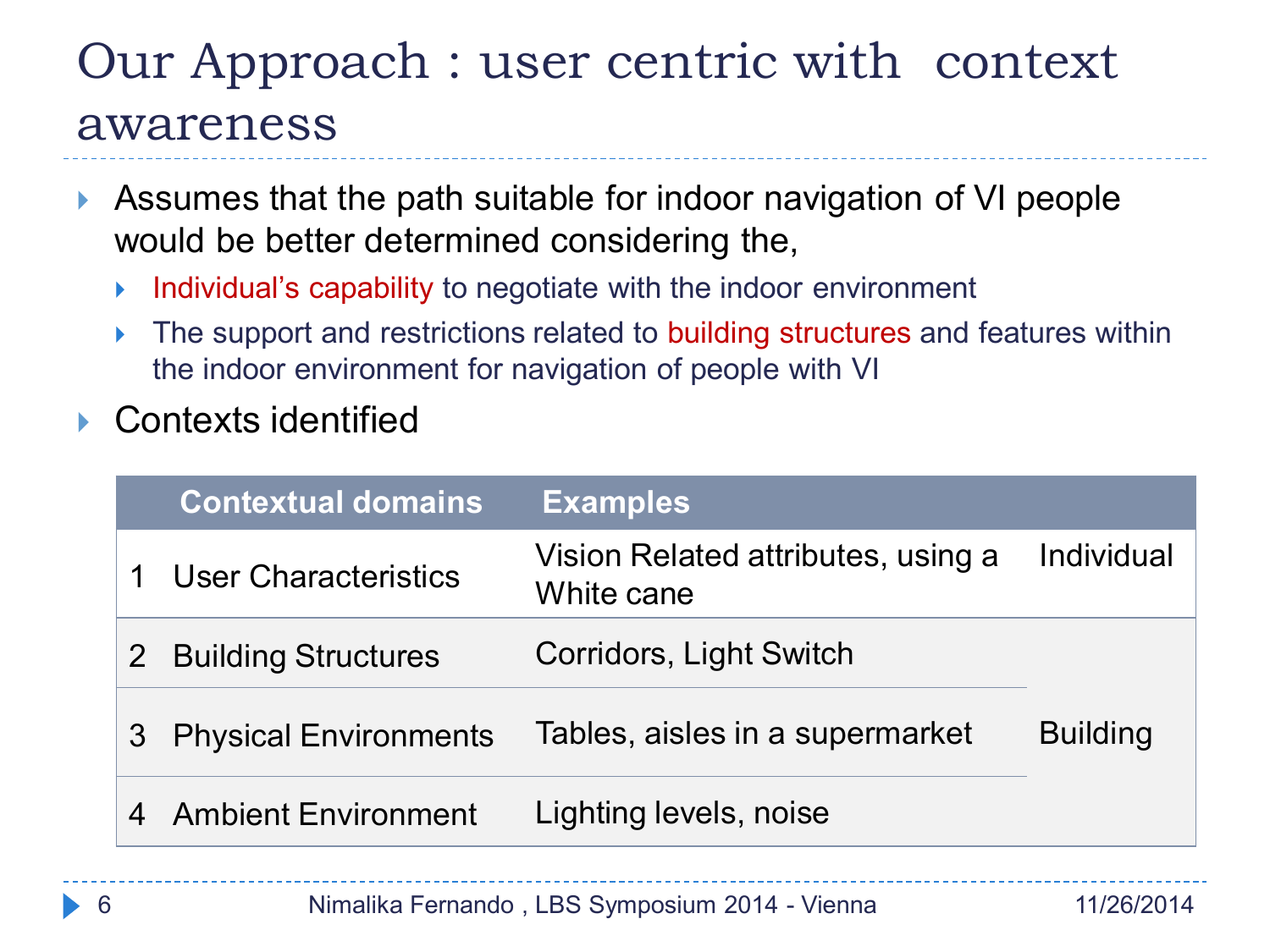#### Overview of the functionality of the proposed model

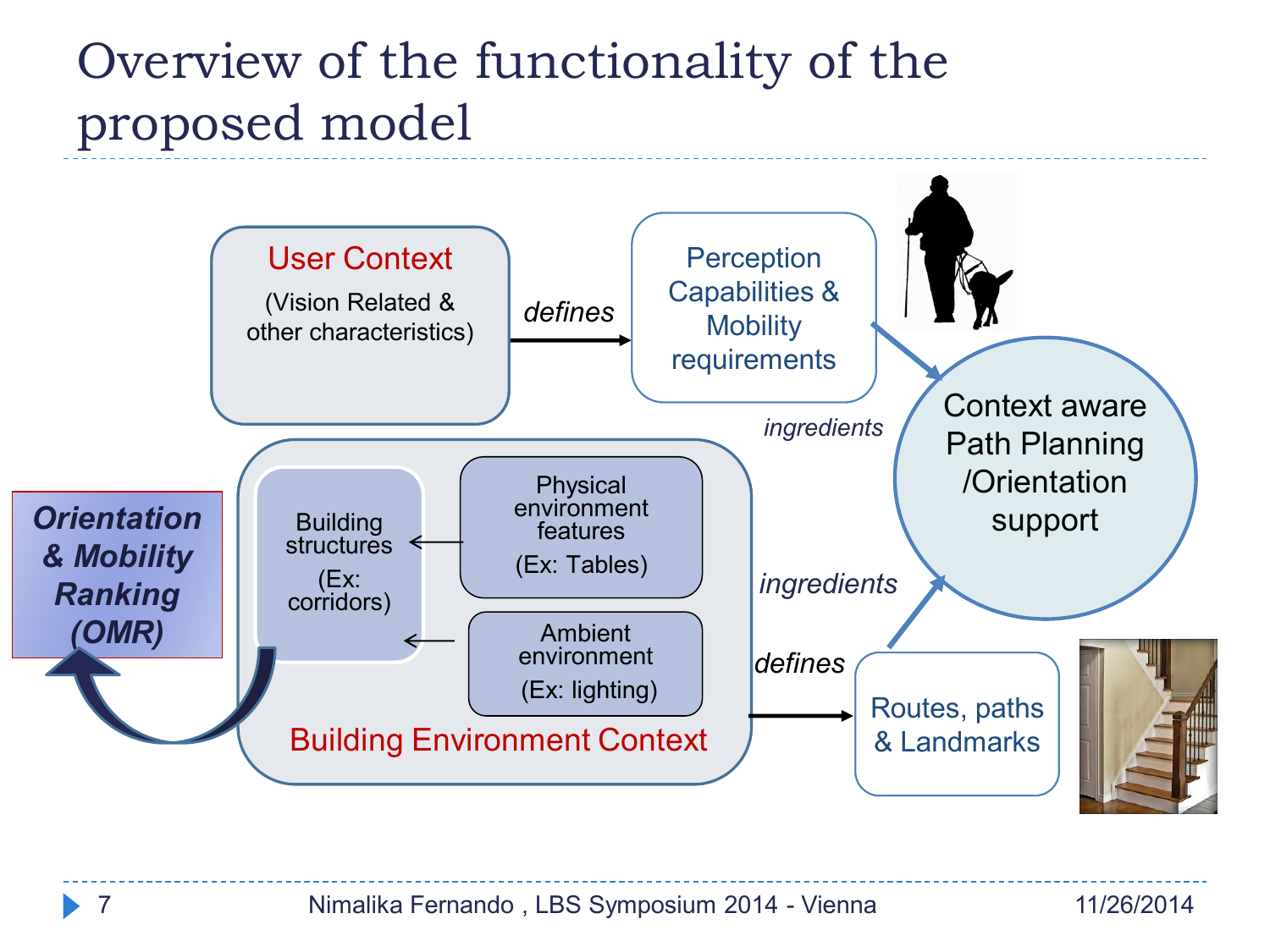# Building Environment Characteristics



*First three parameters are as per [6]*

Image source : (top) [http://www.solvinaward.com/news/1366/puzzle-solution-vector](http://www.solvinaward.com/news/1366/puzzle-solution-vector-system-aids-visually-impaired-tactile-footways)[system-aids-visually-impaired-tactile-footways](http://www.solvinaward.com/news/1366/puzzle-solution-vector-system-aids-visually-impaired-tactile-footways) (bottom) http://www.waldmannlighting.com/OfficeArchitectural/Applications/Corridor.aspx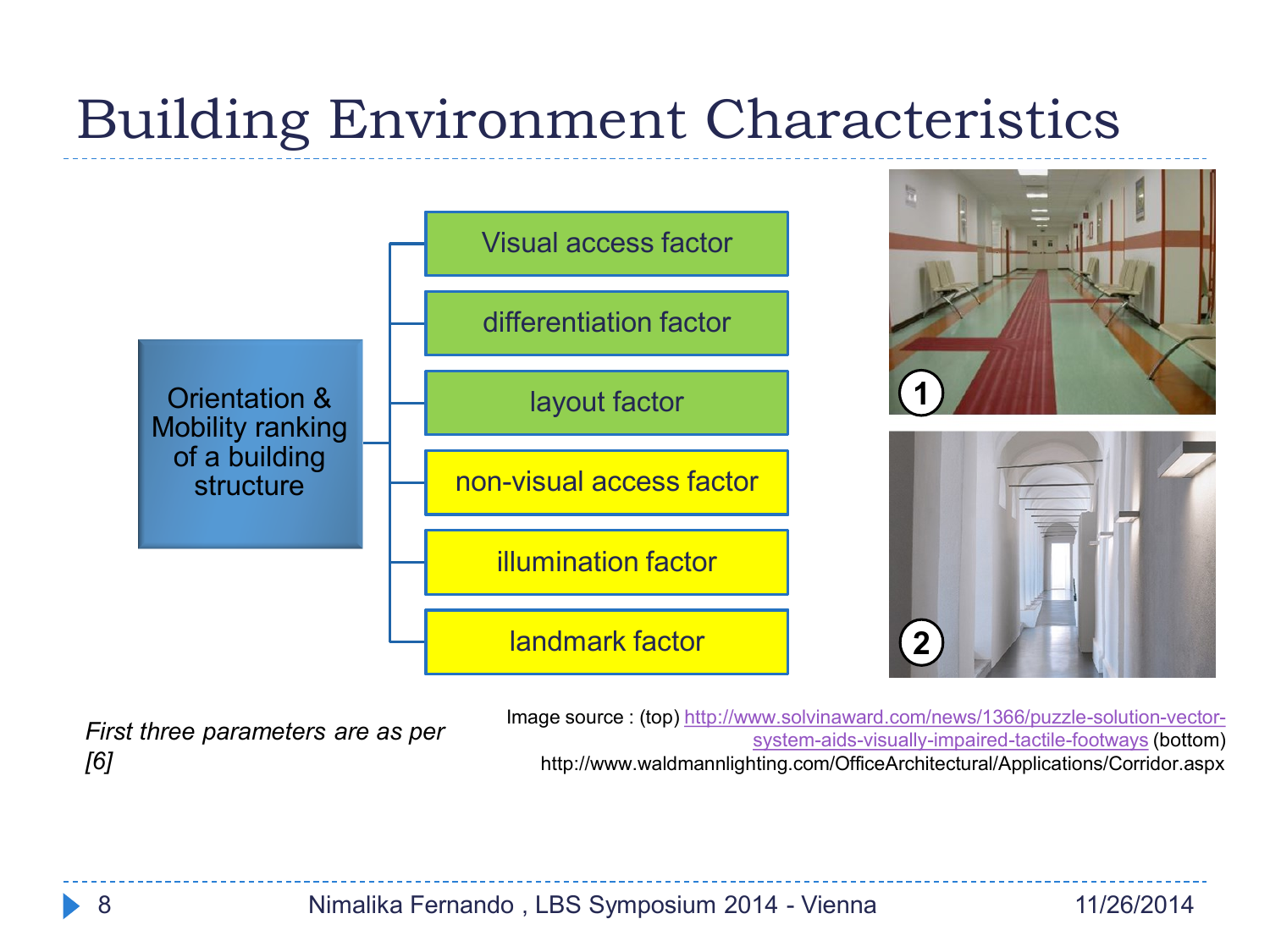### Contexts of User : Individual Characteristics





Impaired peripheral vision (Glaucoma)



Impaired central vision (Macular Degeneration)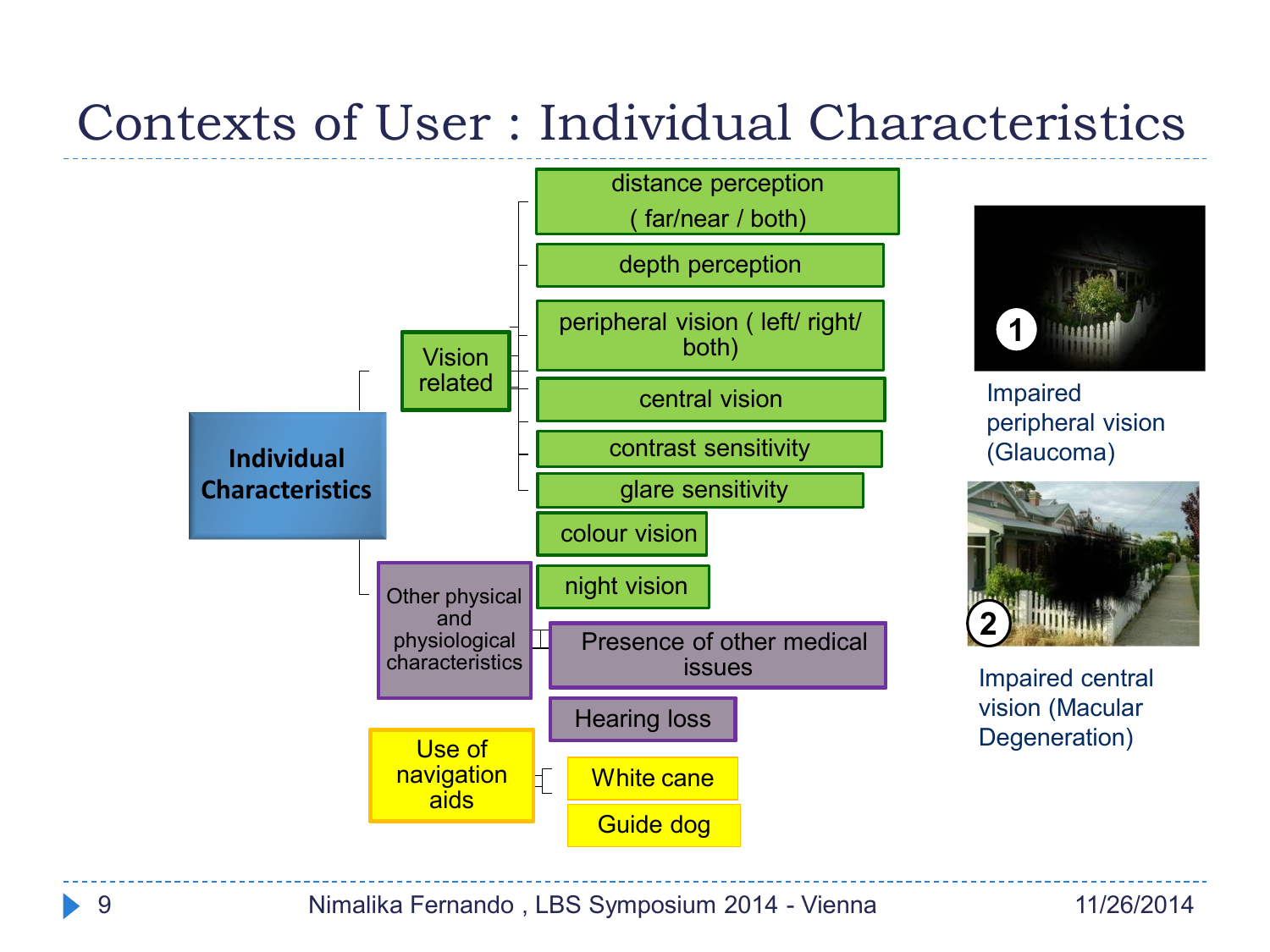# Future work and Conclusion

- ▶ Final outcome would be a multi-criteria model for path planning, with building feature OMR
- ▶ Can be useful for other purposes also
- If The sub parameters of the building environment need to be identified,analyzed and classified
- ▶ Individual characteristics also needs to further analyzed
- ▶ Comparison of contexts useful based on two scenarios: simple & complex environment and two settings ( Sri Lanka & Perth, Australia)
- ▶ Indoor OSM is being considered as a possible tool to record the OMR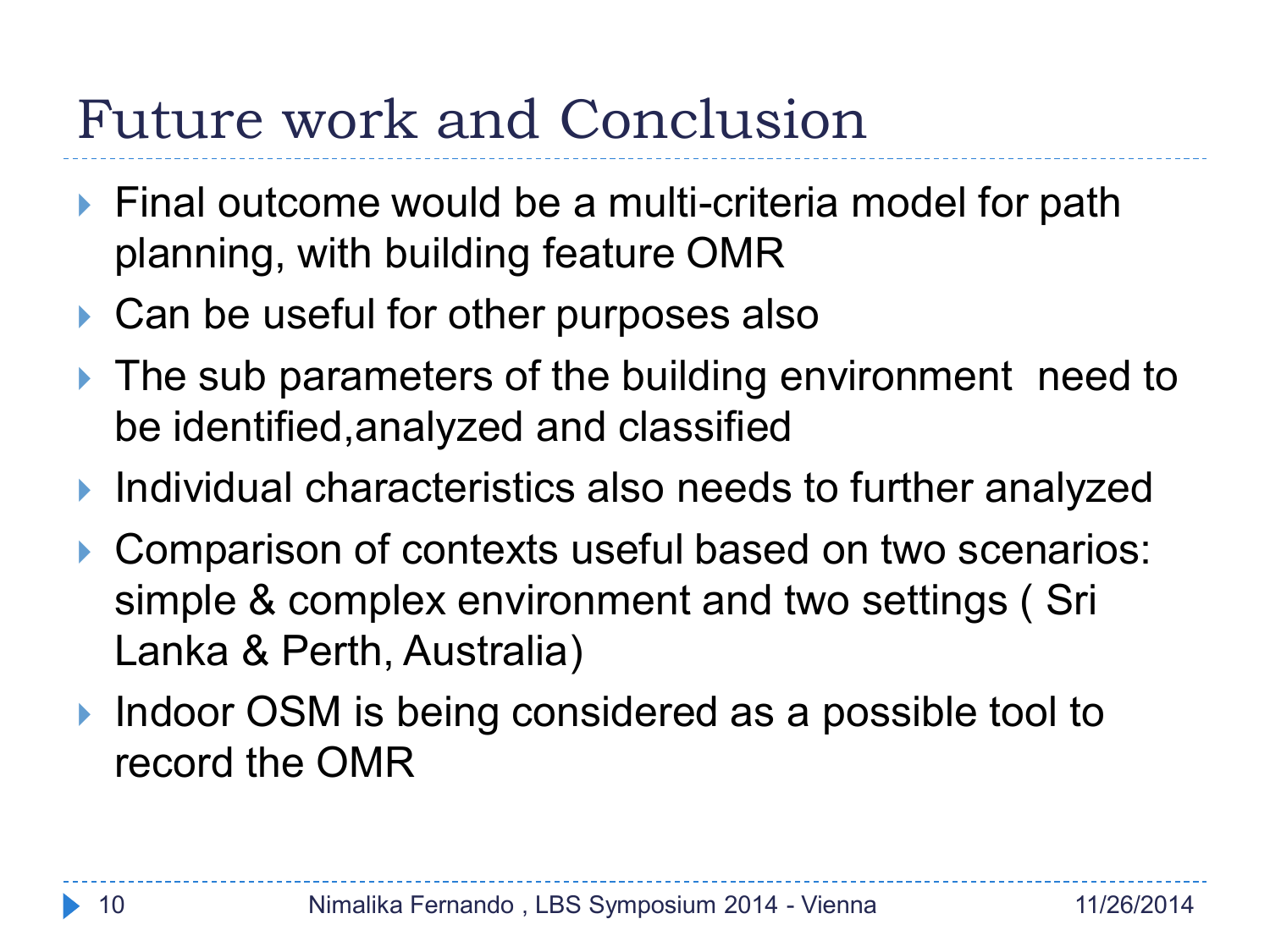# Acknowledgements

- Sri Lanka Institute of Information Technology, Sri Lanka
- ▶ Curtin University, Australia Assistive Technology Research Group https://cuatrg.wordpress.com/indoor-navigation/
- ▶ Guide Dogs, WA
- Contact : nimalikaf@gmail.com





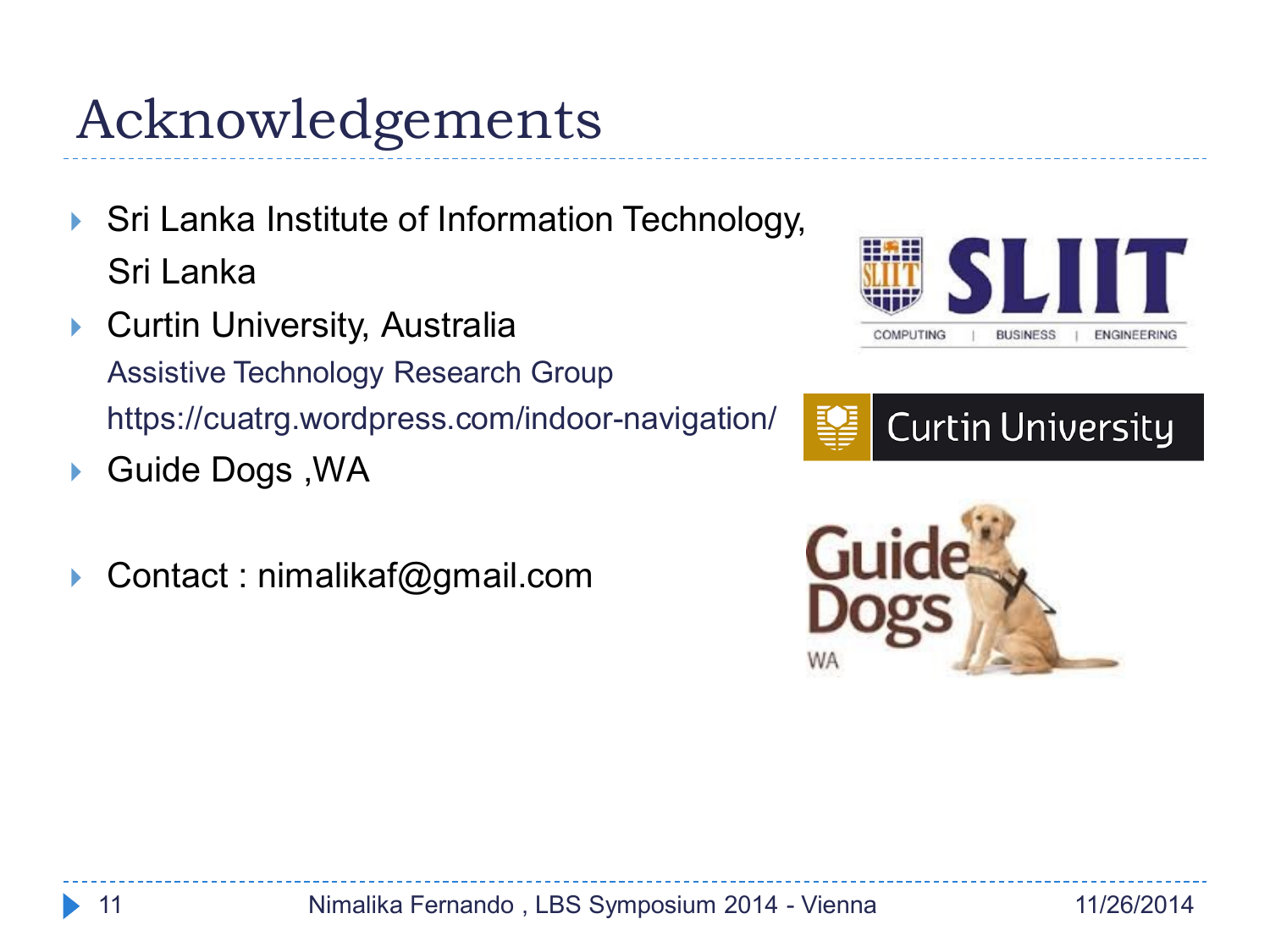# *Thank you !*



Daniel Kish, President of World Access for the Blind, leads a group of blind hikers. Recreational activities such as hiking are a valuable way for the blind to build confidence, improve their navigation skills, and fully participate in society. (Photo by: Volker Correll)